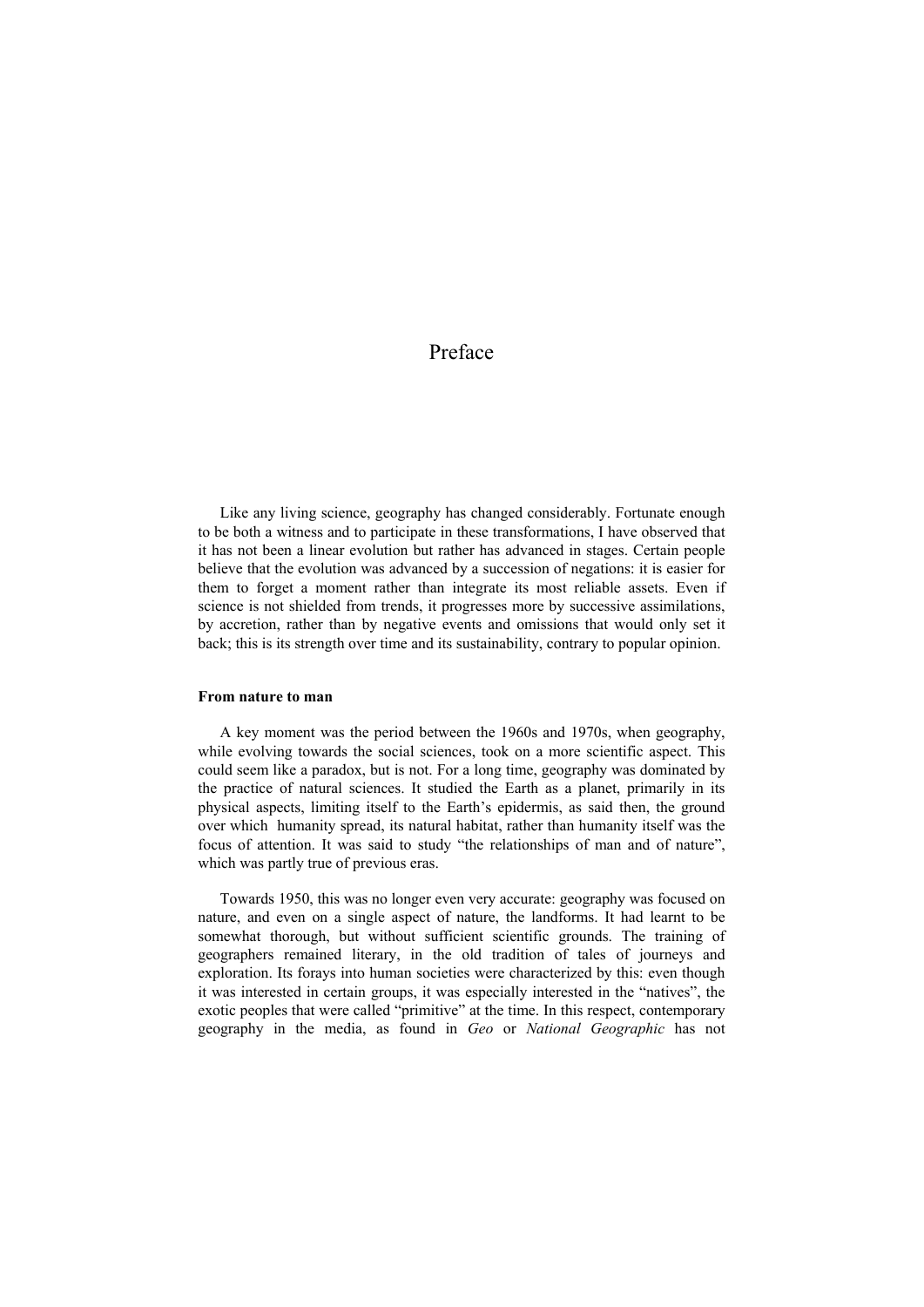#### xiv Sustainable Geography

significantly changed: preferring the picturesque, it always favors "nature" and the latent curiosity towards the most marginal groups of humans in our globalized world.

In the mean time, nonetheless, physical geography had thankfully developed, and better concerned itself with the living aspects of nature, especially plants and soils, as well as with the atmospheric and oceanic circulations. It has needed to get closer to natural science and even physics specialists and their methods. It has discovered that by concerning itself with accidents it could integrate the notion of *risk*, which at the same time was to adopt the point of view of human societies. More thorough than human geography before the 1960s, physical geography has kept on its scientific course, all the while becoming more and more interested in human societies and integrating the environmental dimension precisely: it became an ecology.

Until the 1960s, approximately, human and regional geography was primarily descriptive and monographic. It could use numbers in abundance, but forgot to draw conclusions from these. When it tried to generalize, at best, it was by describing certain well-defined *ideal types*, based on appearances. The worst case scenario was that it would lose itself in dangerous political doctrines, which attempted to justify imperialist and aggressive attitudes. It was on the name of "nature" that it depended totally and to which it submitted all its ideas: the doctrines of vital space (*Lebensraum*), of natural borders (*Naturgrenze*), justifications for the colonization of "primitive" countries, the *Geopolitik* of the German generals as well as Pinochet, and "the land that does not lie", which embodied the "true" peasant values – Blut und Boden in German.

### **Is there a new geography?**

The end of Nazism meant that these wanderings were more or less forgotten. New generations of geographers were looking for something else, and to better understand the world, its divisions and its potential. Several openings arose: the thoughts of cybernetics (N. Wiener and L. von Bertalanffy) and system theories resulting from "hard" science; the work of philosophers and sociologists or anthropologists, such as C. Levi-Strauss, the active discussions of Marxist hypotheses; the development of models and means of calculation by economists. The research environment had changed, while at the same time provoking a true variety of approaches and attitudes.

Then we began to discuss models and theory in human geography, particularly in urban studies. The trend has been more swift and more technical with Englishspeaking geographers: the publications of T. Hägerstrand, B. Berry and P. Haggett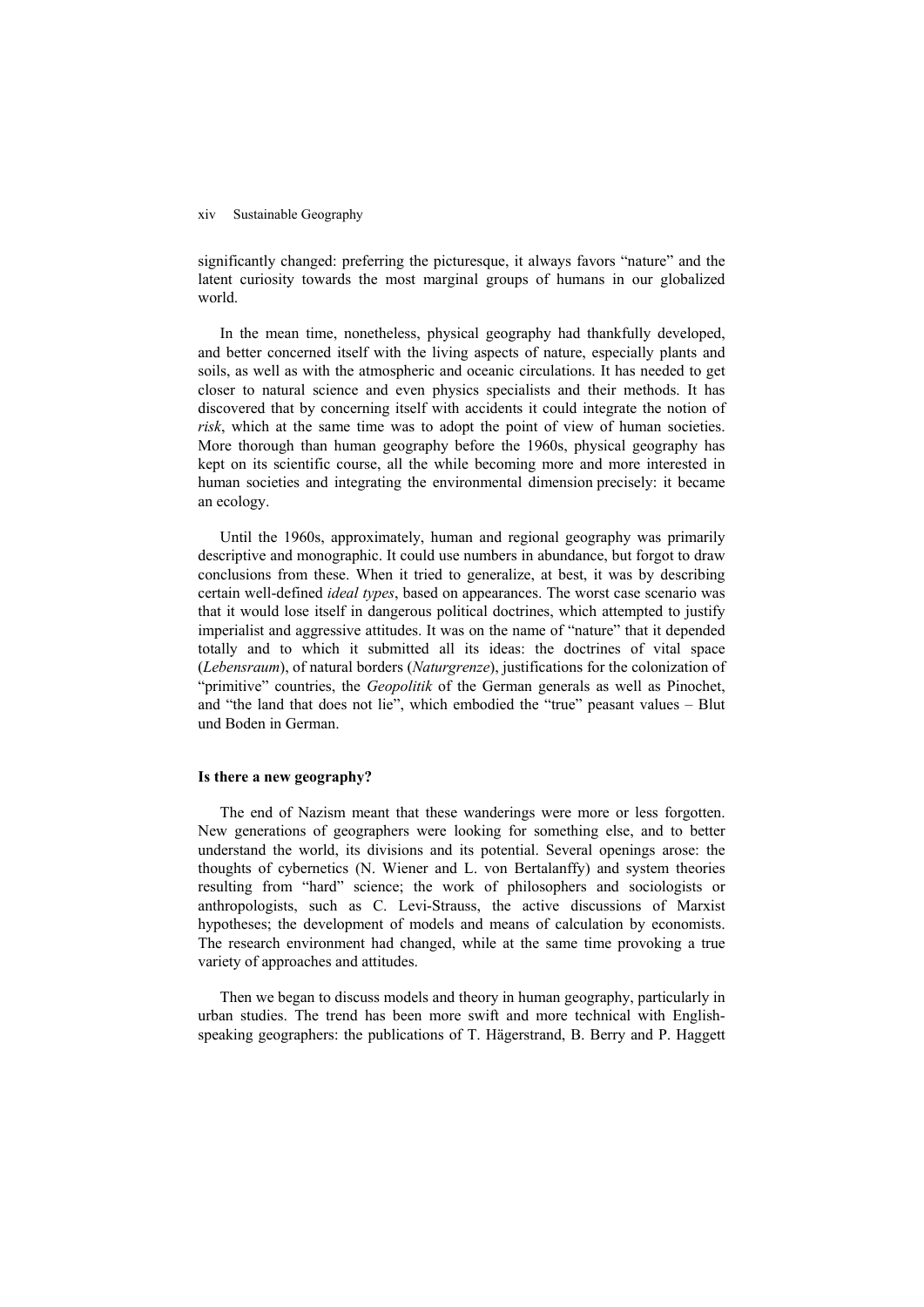have had an impact, as well as the theoretical ideas of G. Olsson, W. Bunge and P. Gould. The trend has been slower in France and in the more "literary" countries that have Latin origins, as well as in Russia where the "dominance of nature" has mobilized geographers, and where the social sciences were repressed. At least people could start thinking of systems, models, theories and practice at the same time. It seemed like a "new geography"; it was, at least, a real change.

The trend became more generalized, and inevitably there were contradictions. It had its own tangents, just like in economy, towards the dehumanization of human actions in favor of supposedly acting abstractions, of quasi-entelechies forgetting the real players of the geographic space. A "radical" geography appeared with the aim to make the dominated players and the oppressed minorities the center of the debate. This was renamed "social geography" in France, and it put forward a "spatialism" that was truly exaggerated or sometimes imaginary. The report that I wrote for the French government in  $1982<sup>1</sup>$  acknowledged this evolution of the practice of geography towards a science of man and society, the broadening of its interests, the way it looked at and discussed things.

The 1980s established the background trend, by spreading the precious methods of calculation and cartography made possible by personal computers, and then the Internet and the diffusion of methods and techniques of scientific analysis. They slowed down the protests: geography did not escape the so-called postmodernist attitudes, the relativist, and "constructivist" critics and many other "ists", which proves that it was in good health. Nonetheless, these were and remain watered down versions, somewhat behind the times, and rather vague: the learning of social sciences is still an unfinished task.

At least, the expression of geography as a social science has become even more accentuated. There has been a paradigm shift: we have gone from the "relation between man and nature" to the production and organization of the spaces of humanity. Progress is sensitive, however, even when geography deals with environmental questions, as it takes on more firmly and rigorously the comprehension of human processes and actions on land. It is regrettable that it is so little mentioned in contemporary debates on global ecology and global warming. Its sense of scale, what happens in the field, as well as climatic oscillations, would enable many geographers to make an impact in terms of measure and common sense: how the territories are managed is a good indicator of what needs to be done and how big the problem really is.

 $\overline{a}$ 

<sup>1</sup> BRUNET Roger, "Rapport sur la géographie française "*, L'Espace Géographique*, vol. 3, pp. 196-214, 1982.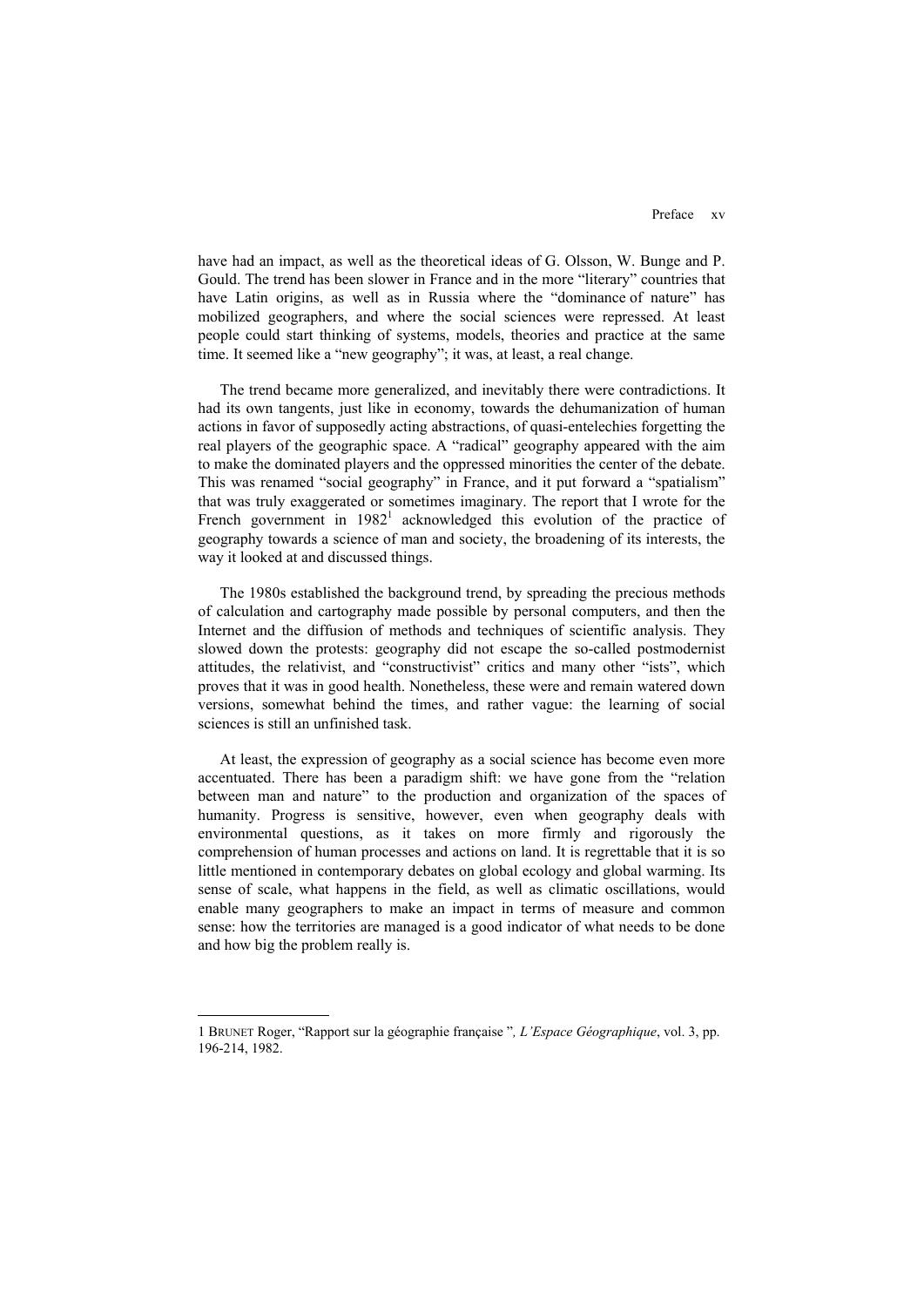### xvi Sustainable Geography

## **Towards a sustainable geography**

For a long time, these trends did not really coincide with regional geography, which was what interested me. What appeared to me as key in our research as geographers was to understand the existence, creation, and evolution of different regions: why it is so here, and different over there? Why do these differences in landscapes, populations, activities, of development exist? Why were there even different names, and did they correspond to different content, under different appearances? What lies behind the countless facets of the world? Just as in painting, it was necessary to "give a shape to the shapeless", or better still to understand the different forms that the "face of the Earth" took on. Little by little I felt the need to look for the logic behind the organization and the differentiation of these spaces, and finally the *production* of these spaces.

Geographical spaces are the result of the work of human societies, in spaces that are already present, which have been transformed by previous societies. It is, therefore, necessary to know and understand the players and their thought process, the rules of production, and the organization of different territories; and the networks that link them together. The forms that we study all have a social logic, that go together with inherited forms, which are, in part, of natural origin. This is true on all levels: the world as a whole, the continents, the big regions, the countries and their districts.

The various aspects of the work presented in this book were constructed over a long period of time, with publications dating from 1952 to the present date. The environment has been modified by the transition to mass teaching, the revolution of communication and information, the reconfiguration of the world and of its centers, and the rise of new fears. The intellectual environment has also changed, going from empirical to Marxist debates, followed by quantitative and structuralist movements, and then deconstructive-constructive and postmodern, and a few neo-religions of market, profit, geopolitics and ecologism. These shifts and breaks affect everyone. However, a general idea remains, or maybe, just a way of seeing things.

My work aims to build a reasoned and rational geography, keen to understand the logic behind the production of geographic spaces in all their aspects, the rules of their organization, and all the diversity of their forms. It has shared common ground with the geography of English-speaking countries, but is different in its cultural background and its expression. Among others, and in its own way, it has sought to be worthwhile in the field of social sciences and maybe also useful in the management and development of territories. Therefore, contributing to establish the basis of a *sustainable geography*: